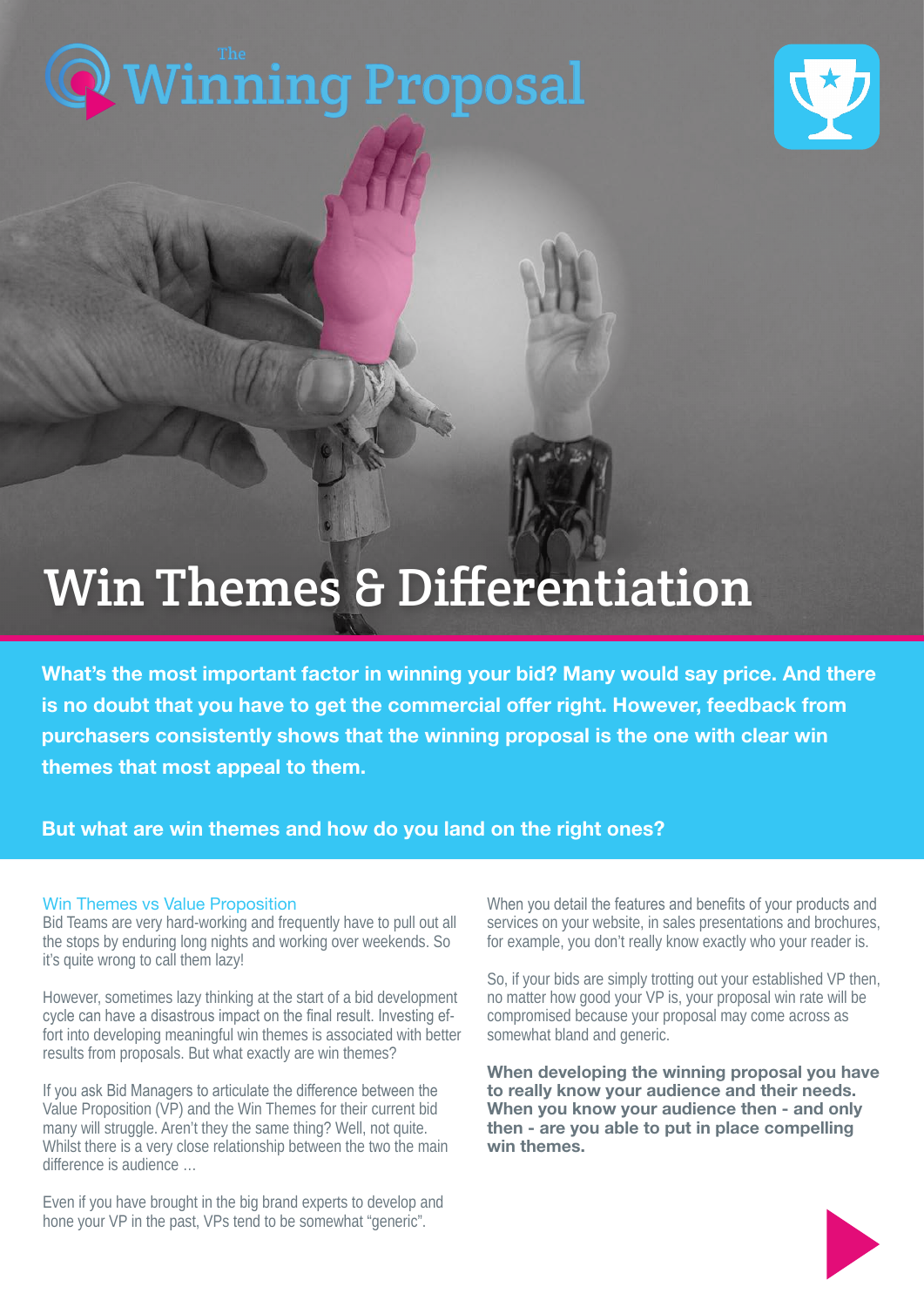**The ability to communicate clear and compelling win themes that resonate with purchasers is the single most important determinant of bid success.**

#### Win Themes and Storytelling

The Winning Proposal invariably has just three to five killer win themes that put very clear water between you and your competitors and which consistently serve as a "golden thread" across all of your proposal materials.

Winning proposals always tell a compelling story that hits your readers – your audience – both in the heart and the head.

Powerful win themes underpin your story by mapping out – from the reviewer's perspective - exactly why you will provide the very best solution to the issues raised in their Request for Proposal (RFP).

#### What are Good Win Themes? A win theme:

- 
- Ties the features of your proposed solution to **clear customer benefits**
- Enhances the solution by **increasing the attractiveness of your solution** description as perceived by your readers
- Contains **specific information about your solution's benefits** that are directly relevant to and tuned for your audience

• Provides hard, i**ncontrovertible evidence** of how your proposed solution has worked in the past in identical / similar circumstances and further proofs that the solution will work well in the future for your current prospect.

This brings us to a better understanding of the difference between your VP and your win themes for your proposal …

Whilst elements of your "generic" VP may well be retained for your bid, they will need, as a minimum, to be re-cast; described in relation to the benefits that will be enjoyed specifically by your prospect, reinforced by proofs that are directly relevant to reviewers, thereby **compelling them to desire your solution above all others.**

#### Features vs Benefits

Developing strong win themes necessitates understanding the distinction between features and benefits and then articulating features only in so far as is required for the benefit to be grasped in full.

**Features are aspects of your solution that at least meet – and ideally exceed the requirements of the specification or**  **the RFP** (Request for Proposal).

Features may include things like software functionality, hardware resilience, your implementation methodology, supporting business processes, on-going support arrangements, performance levels, project personnel etc.

**Benefits are the business advantages that the prospect enjoys in relation to your solution solving the prospect's problems.**

Benefits include things such as cost savings, reduced risk and higher performance levels.

Benefits often boil down to increasing your prospect's core profitability, although in sectors such as healthcare and education increased quality will be right up there as the most important factors.

You may have hundreds of features and benefits that you might consider describing in your bid. What should we include?



*"*

*Strategy and Marketing Director* **command an audience. Highly professional and easy to Duncan [Cranmer of the Winning Proposal] is a strategic thinker and skilled facilitator who is expert at getting a group to push beyond surface knowledge to truly understand new concepts. He is quick on his feet and able to work with. Duncan would be an asset to any organisation and someone I highly recommend. EXAMP THE IS QUATE: SAMPT AT A SERVIT SERVIE SERVIT COMMAND AN AUDIOR COMMAND AN AUTHORY OF SERVICE AND NOTELLA Service Quality Lead, EY (Ernst and Young)<br>
<b>EMEIA Service Quality Lead, EY (Ernst and Young)** 



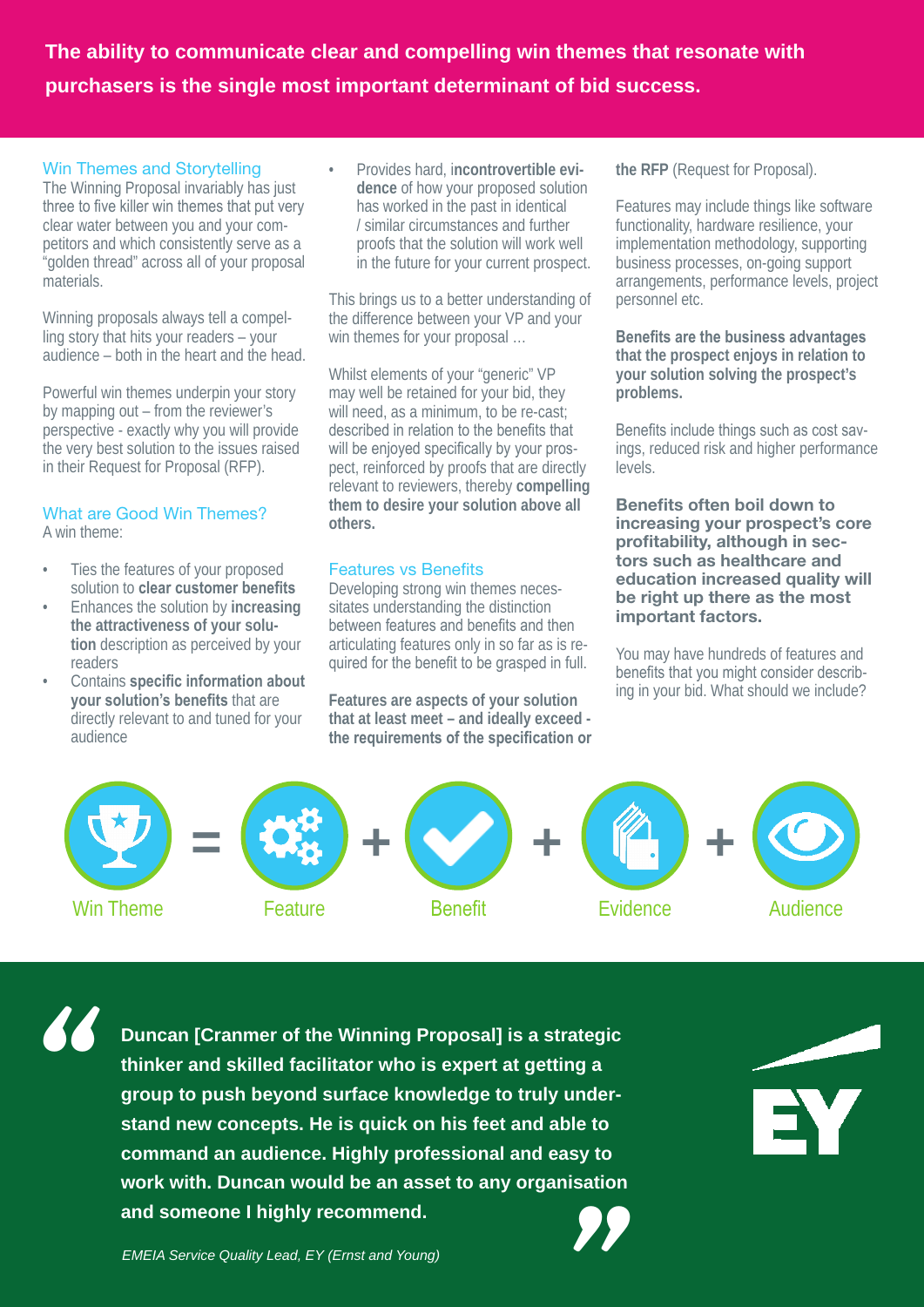**I just wanted to share with you that I just closed one out of my two sales deals that we discussed on the course. (Second is progressing well too). I am very grateful for all I have learned from you and I truly believe that your course was a significant aid in my sales process! A big thank you from Switzerland." (Second is progressing well too). I am very grateful for<br>all I have learned from you and I truly believe that your<br>course was a significant aid in my sales process! A big<br>thank you from Switzerland."<br>Front line sales, Blo** 

## **Bloomberg**

#### Selective Differentiation

*"*

Describing hundreds of features and benefits is unlikely to win you the bid. Your readers don't have the energy or inclination to wade through a never-ending field of weeds!

The winning proposal persuades buyers that you will meet their needs better than your rivals. Persuasion of the required type necessitates a limited number of vital differentiators coupled with plausible evidence that puts very clear water between you and your competitors.

Only in this way can you enjoy the confidence that reviewers will be convinced that your proposed solution will work best for them and offer real value.

A good win theme consists of:

#### Theme = Features + Benefits + Proof + Audience Perspective

A strong win theme exhibits differentiation, setting your capabilities apart from the capabilities of others.

A poor win theme may only describe a feature and fail to provide details of any associated benefits and / or proof.

The very worst win themes cite no benefits, don't leverage any proofs and completely fail to take into account the particular needs of their audience.

*"*

#### The Golden Thread

In developing win themes we encourage you to involve key members of your bid team, sales personnel and other senior participants in a "kick-off" meeting.

Securing the early involvement of key players fosters shared ownership of the agreed win themes, meaning that everyone fully commits to and believes in the bid right from the outset.

Win themes, when agreed up front at the start of the development cycle, then serve as a "golden thread" which unifies the entire proposal, allowing your contributors to consistently "sing from the same hymn sheet".

Even your most remote and minor contributors can now be quickly and easily briefed on the three, four or five big win themes that must be reflected in their answers.

From your prospect's perspective memorable and resounding benefits with plausible proofs are in evidence throughout your proposal, convincing them that you are the right partner to do business with in the future.

The golden thread of your key win themes leads to more shortlisting presentation opportunities. And when developing your shortlisting presentation, the carefully

filtered win themes from your proposal can quickly be incorporated in to your presentation, again securing consistency of sales messages and really nailing down benefits that will accrue to your buyers.

In the final analysis, strong win themes improve your win rates, increase revenue streams and bolster your market credibility.

#### Developing Good Win Themes

In our facilitated workshop we guide you and your team to consider, filter and finally select the most appropriate win themes for your target audience. We show you how to choose and position the best evidence to support your bold promises.

The start point can be a set of draft win themes that have already been prepared. Results tend to be stronger, however, where we work with you on your win themes "from scratch", that is, before any proposal development work has been undertaken. This approach takes us away from any previous, potentially biased thinking and established patterns of working that can perpetuate poor practice (i.e. weak or non-existent win themes).

As a result of our win theme workshop you will have the strongest set of win themes for your bid, plus an understanding of how to develop powerful and attractive win themes in house for future proposals.

castleoak

**Duncan Cranmer [of the Winning Proposal] enabled Castleoak to formalise a structured process. His facilitated workshops worked well, encouraged positive collaboration and achieved a swift outcome. The process was swift, professional and got senior colleagues on the same page quickly. Example 12 and School School School School School School School School School School School School School School School School School School School School School School School Head of Marketing, Castleoak Group<br>Head of Ma**